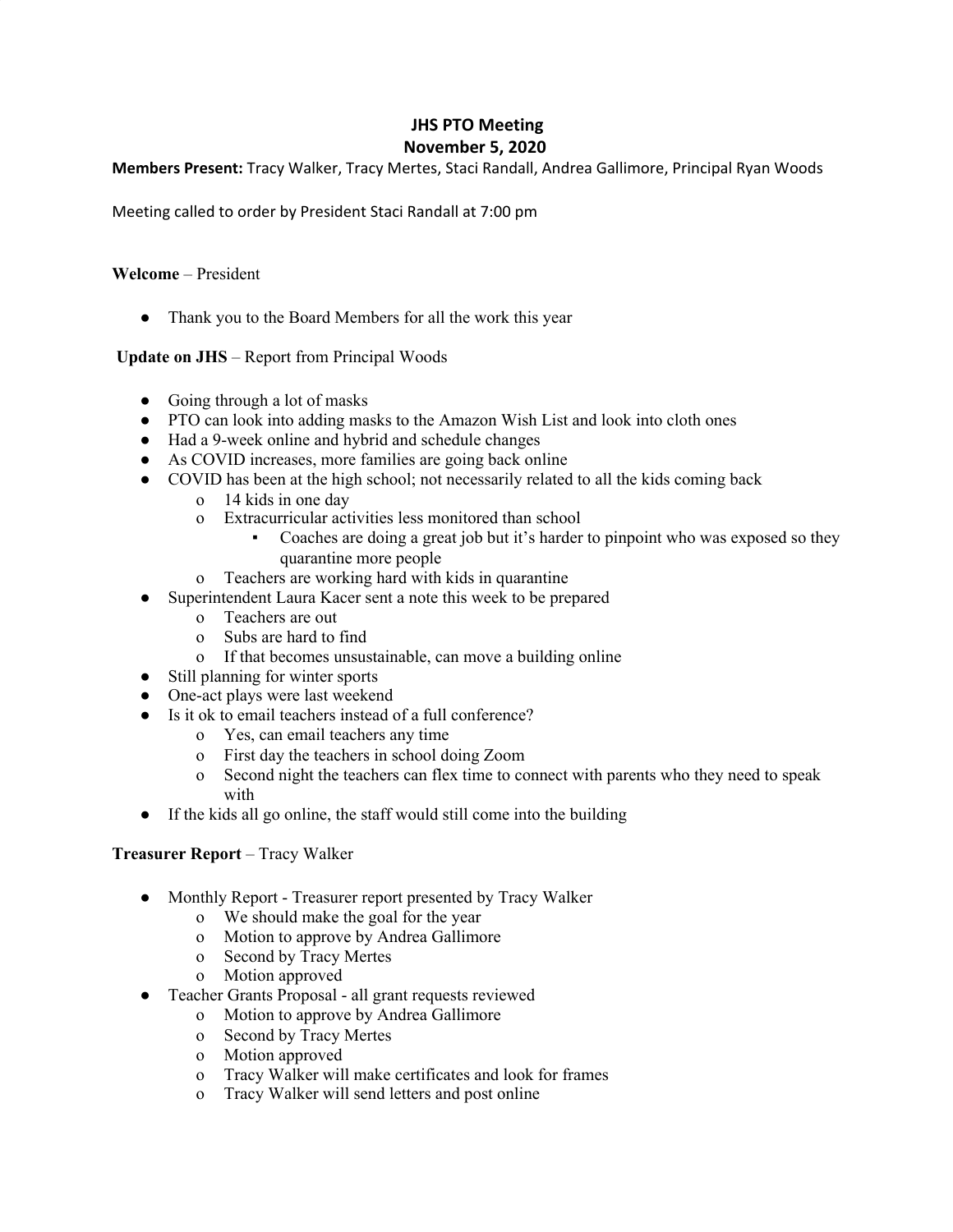#### **Secretary Report** - Tracy Mertes

- Reviewed minutes from the October Meeting
	- o Motion to approve by Andrea Gallimore
	- o Second by Staci Randall
	- o Motion approved

#### **Old Business/ Committee Reports**

- **●** Fall Conference Meal Andrea Gallimore
	- o Google Doc sign up was great for head count
	- o 91 respondents, 17 passed
	- o Meal was roast beef or turkey with side of fruit or pasta salad and a cookie
	- o Parents donated drinks
- Staff Appreciation Report
	- o Mailbox Treats Tracy Mertes
		- November was door pulls and single-use hand sanitizer
		- Liz said this was a success
		- December is pocket calendars
		- January will be coasters with a dragon logo or the flying J
	- o Ice cream and cookies Staci Randall
		- Oct 7 all teachers got ice cream treats or frozen fruit smoothie; estimated \$350
		- Oct 29 all teachers got a cookie; estimated \$75
	- o Birthday treats Staci Randall
		- Social Committee got \$5 gift cards
			- Pour Choices
			- Scooters
			- Dunkin
			- Health House
			- Chik Fil A
			- Walmart
			- Culver's free basket meal coupon
		- PTO spent \$150 on 47 items
		- PTO part is done for the year
		- Liz can let us know if she needs anything else
		- Tracy W will look and see if there is a good sale on cards
		- Tracy W will talk to Liz
- Spirit Wear Staci Randall
	- o Another sale mid-November with December delivery
	- o Ideas can be passed on
- **●** Staff Cookie Walk/Alternative Cookie Treat Staci Randall
	- o No way we can do this, but would like to get something to the staff
	- o Could get a pumpkin bar or something in December
	- o Will discuss first part of December
- **●** Friends of PTO Staci Randall
	- o \$1955 minus fees; thank you notes not sent out yet
- **●** PTO Website/Facebook/Twitter
	- o Tracy W will put minutes out on Facebook and grant items
	- o Staci will ask Liz to take photos of conference meals

#### **New Business**